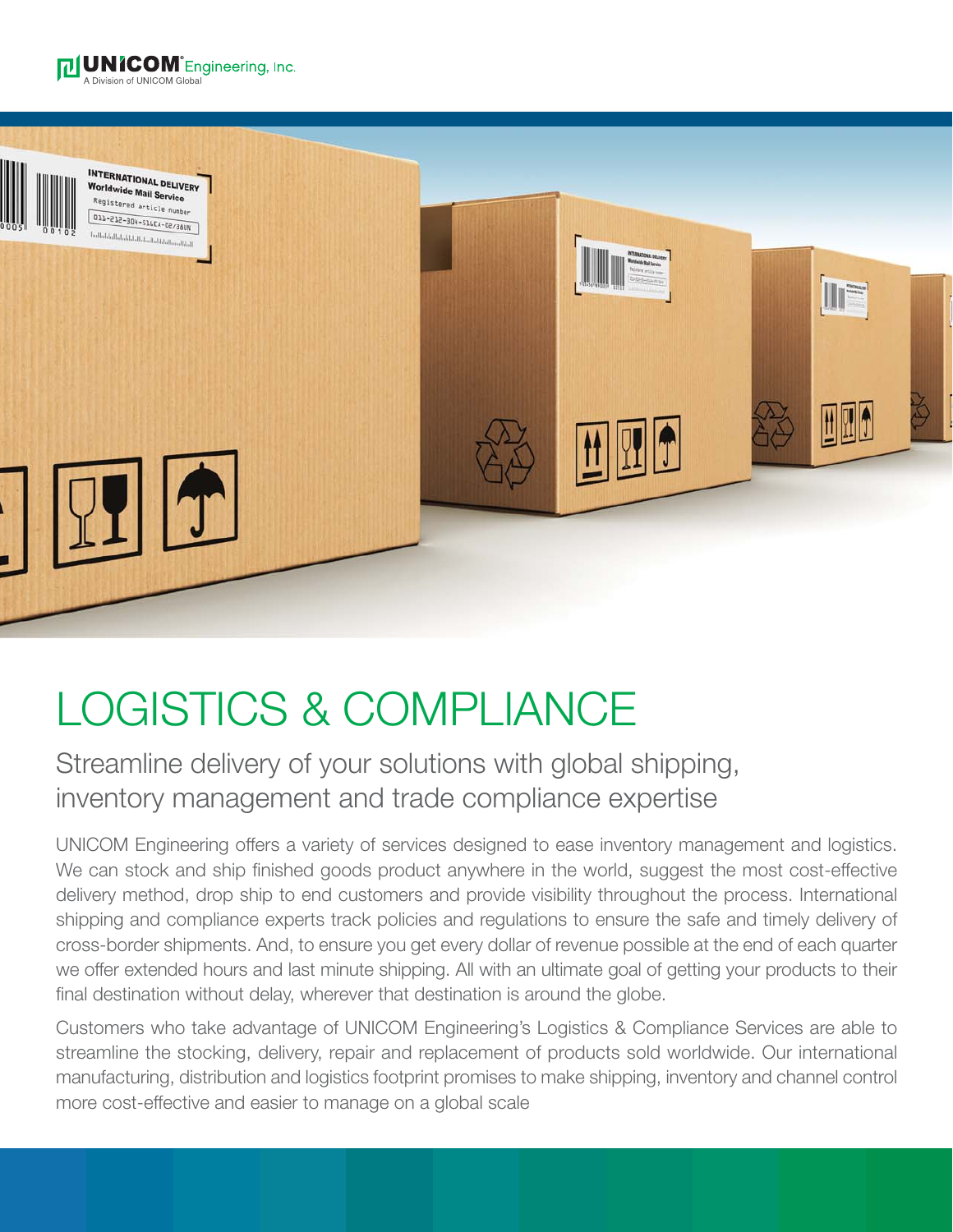Logistics and Trade Compliance Services streamline worldwide fulfillment of goods in a global market











UNICOM Engineering can stock and ship customer products to any destination around the world using standard and overnight freight carriers. Many of our customers specify preferred transport carriers; others allow UNICOM Engineering to choose the best and most cost-effective method. Since we ship in bulk volumes, our cost-per-unit-shipped is typically lower–and we pass those savings along to our customers. We support critical end-of-quarter shipments to meet sales quotes and just-in-time deliveries. We can also perform direct shipments to channel partners, end users and stocking depots to reduce logistics costs, increase business efficiencies and ensure on-time delivery. Tracking and visibility to daily business operations is available via our customer web portal.

UNICOM Engineering customers never need to take inventory of products or make shipments to their end customers. Products can be transported and drop-shipped to end users in a manner that best suits customer requirements. Drop-shipments can save significant freight fees, reduce the costs associated with receiving and inventory turns, improve just-in-time delivery and lower the risk of lost or damaged goods.

UNICOM Engineering offers a comprehensive logistics program to support your worldwide business initiatives. As your business expands, we have the infrastructure and knowledge to support your international needs. We monitor all compliance policies, adhere to customs regulations and manage the paperwork for international transactions. As needed, UNICOM Engineering can also assist in obtaining a certified customs brokers or fiscal representatives to represent your company and oversee the safe and timely delivery of cross-border shipments.

### *Delivery Management Services*

For customers with a volume production schedule, UNICOM Engineering offers management and distribution services that eliminate the need to stock and handle finished goods. We can pre-build stock and store products in secure, insured environments awaiting customer orders.

UNICOM Engineering can maintain finished goods inventory in the Americas and Europe. Our account managers can assist establishing depots and determine appropriate stocking sites to expedite shipments. Local stocking sites can be facilitated if customers require more strategic locations.

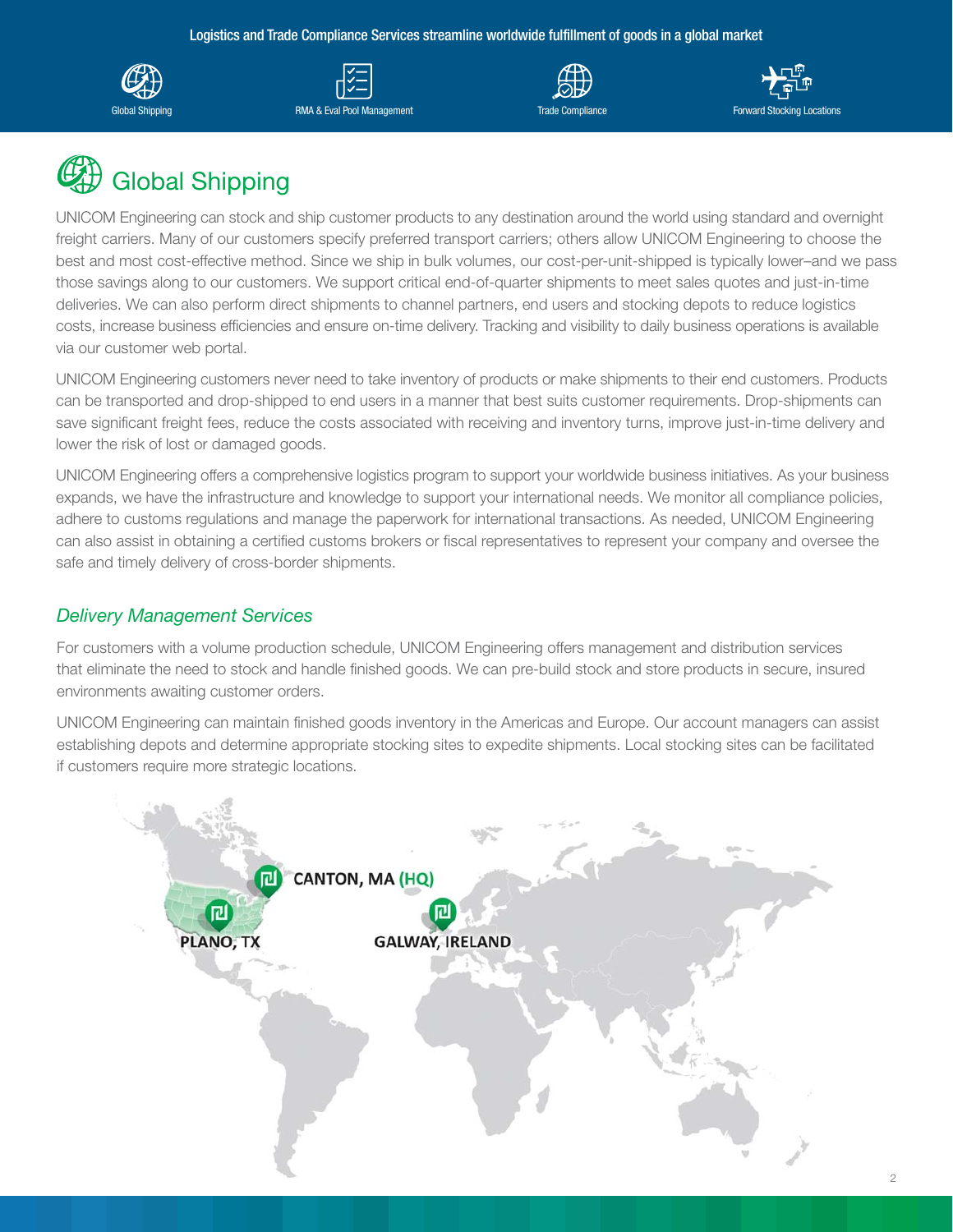### RMA and Evaluation Pool Management

UNICOM Engineering will manage pools of customer-owned equipment for evaluation and demonstration needs. We believe that a positive "out-of-the-box" experience is key to the success of your brand. Our standard Evaluation Pool Management service includes loading the latest image, repairing minor cosmetic defects, replacing rails and re-packaging all accessories and product documentation such that refurbished units look and behave as new product. Units returning from trade shows, sales meetings, customer evaluations and other events are thoroughly tested and refurbished before they are returned to stock and shipped to the next customer or event.



This pool of equipment is stocked by simply adding new units and receiving units through the Return Materials Authorization (RMA) process. Customers can view inventory levels, individual unit status and track shipping information via the customer portal. Evaluation units can be stocked in our USA or Galway, Ireland warehouses to expedite shipments outside of the United States. Typical turnaround time for product in stock is two-business days. Our standard lead time to refurbish and ship a unit to a second location is 15 days from receipt at one of UNICOM Engineering's manufacturing facilities.

Customers who take advantage of UNICOM Engineering's Logistics and Trade Compliance Services are able to streamline the stocking, delivery, repair and replacement of products sold worldwide.

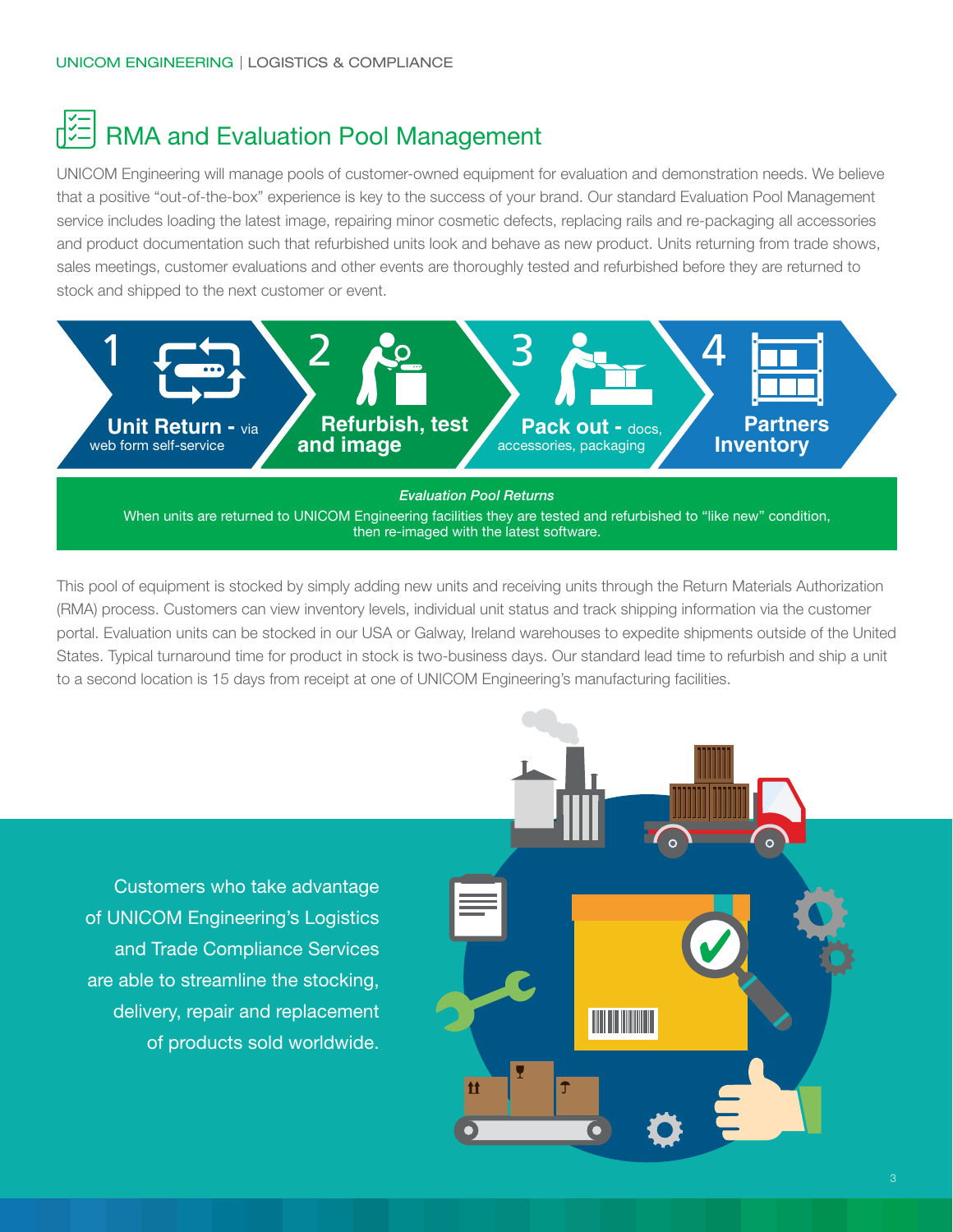#### *Customer Portal*

UNICOM Engineering's customer portal provides visibility and control of your business online through a secure web portal that reports status of inventory, tracks orders and shipments, manages forecasts and produces reports. Customers use the portal as their primary access to information and to view the status of products and orders in real time.

The portal shows the status of current shippable products, finished goods and Work in Progress (WIP) by location–enabling customers to plan and execute location-based distribution. Having this information at your disposal allows you to respond to sales demand in a more timely manner.

The portal offers multiple ways to view your business information. You can view information by PO, ship date or serial number. You can request and generate reports that include information on RMAs, open orders, WIP, shipments, and evaluation equipment.

| Home                                                                                                                                                   | Inventory                 | Orders                                                        | Forecast            | Reports                  | Profile                    | <b>Tech Support</b> | Help               |                                      |                |
|--------------------------------------------------------------------------------------------------------------------------------------------------------|---------------------------|---------------------------------------------------------------|---------------------|--------------------------|----------------------------|---------------------|--------------------|--------------------------------------|----------------|
|                                                                                                                                                        | Orders                    | <b>Assets by Serial Number</b>                                | <b>Blanket PO's</b> |                          |                            |                     |                    |                                      |                |
| PO#                                                                                                                                                    |                           | OR<br>Start<br>8/23/201.                                      | End 8/26/201.       | Use Dates <sup>O</sup>   | 30 days 60 days 90 days 30 |                     | Search<br>$\Omega$ | $\mathbb{R}$ Export                  | 誾<br>Reset     |
|                                                                                                                                                        | Additional search options |                                                               |                     |                          |                            |                     |                    |                                      | ×              |
|                                                                                                                                                        |                           | Drag a column header and drop it here to group by that column |                     |                          |                            |                     |                    |                                      |                |
|                                                                                                                                                        | PO #                      | Customer PO #                                                 | Transaction #       | Ship to                  |                            | <b>Status</b>       | Request Dt         | Promise Dt                           | Ship Dt $\sim$ |
|                                                                                                                                                        |                           |                                                               |                     |                          |                            | All<br>۳            |                    |                                      |                |
| >                                                                                                                                                      | PO-12301                  | None                                                          | STDINV012345        | Acme Auto                |                            | Shipped             | 28-Aug-2013        | 28-Aug-2013                          | 28-Aug-2013    |
| ١.                                                                                                                                                     | PO-12302                  | None                                                          | STDINV012350        | <b>State Street Bank</b> |                            | Shipped             | 28-Aug-2013        | 28-Aug-2013                          | 28-Aug-2013    |
| ⋟                                                                                                                                                      | PO-12306                  | None                                                          | STDINV012500        | Acme Financial Services  |                            | Shipped             | 09-Aug-2013        | 09-Aug-2013                          | 09-Aug-2013    |
| $\rightarrow$                                                                                                                                          | PO-12303                  | None                                                          | STDINV012375        | <b>British Airways</b>   |                            | Shipped             | 06-Aug-2013        | 06-Aug-2013                          | 06-Aug-2013    |
| э                                                                                                                                                      | PO-12304                  | None                                                          | <b>STDINV012376</b> | Manchester United        |                            | Shipped             | 06-Aug-2013        | 06-Aug-2013                          | 06-Aug-2013    |
| >                                                                                                                                                      | PO-12305                  | None                                                          | STDINV012400        | <b>Boston Celtics</b>    |                            | Shipped             | 02-Aug-2013        | 02-Aug-2013                          | 02-Aug-2013    |
| 8                                                                                                                                                      | PO-12307                  | None                                                          | STDORD012700        | <b>Bunker Hill</b>       |                            | Ordered             | 28-Aug-2013        | 01-Aug-2013                          |                |
| 5                                                                                                                                                      | PO-12308                  | None                                                          | STDORD012800        | Gymnastics               |                            | Ordered             | 16-Aug-2013        | 01-Aug-2013                          |                |
| $\blacktriangleright$                                                                                                                                  | PO-12309                  | None                                                          | STDORD012900        | Transit                  |                            | Ordered             | 24-Aug-2013        | 01-Aug-2013                          |                |
|                                                                                                                                                        |                           |                                                               |                     |                          |                            |                     |                    | <b>Order Status Type Definitions</b> |                |
| <b>UNICOM</b> Engineering, Inc.<br>Unicom Engineering Inc./ 25 Dan Road Canton, MA 02021-2817 / tel (781) 332-1000 fax (781) 770-2000 Copyright @ 2013 |                           |                                                               |                     |                          |                            |                     |                    | Terms of Use                         | Privacy Policy |

#### *Extended Shipping Hours*

This service enables customers to ship product from UNICOM Engineering's facilities outside normal business hours and as needed when customers require late weekday or Saturday shipments. UNICOM Engineering includes this service as part of our standard quarter-end order processing on the last business day of March, June, September, and December at no additional charge to our customers.

#### *Product Return and Failure Query*

Detailed Return Material Authorization (RMA) activity is accessible via UNICOM Engineering's customer portal. This report provides details for each RMA and includes reported failures, failure analyses data and return shipping information. The report is searchable to broaden or narrow RMA search results.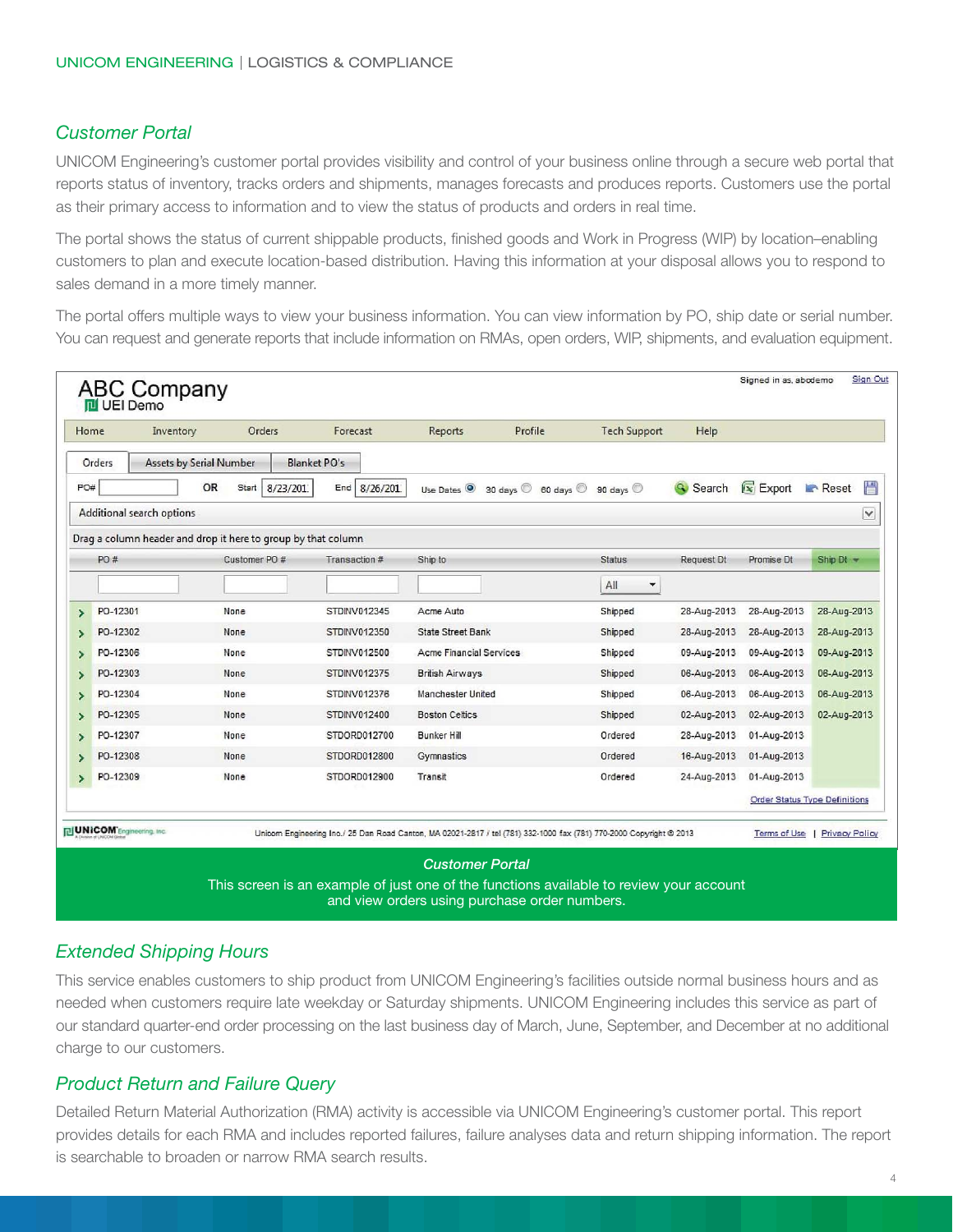# **SD** Trade Compliance

The import and export of electronic goods on a global basis requires expert trade compliance and documentation management. Companies using UNICOM Engineering's Trade Compliance Services are assured that their products are transported and received in accordance with the ever-changing rules and laws established by international trade regulatory agencies. As part of its Global Logistics Services, UNICOM Engineering maintains a formal trade compliance practice, managed by a team of experts dedicated to satisfying the requirements of international trade and customs offices, including the U.S. Departments of Commerce and State, the Office of Foreign Asset Control and other agencies that control international trade.

# PER Forward Stocking Locations (FSLs)

UNICOM Engineering offers its customers a variety of maintenance, support and service programs to extend product lifespan and maximize uptime. Some of these programs require a vast logistics network infrastructure to aid in the stocking and distribution of parts worldwide. Forward Stocking Locations (FSLs) are an invaluable logistics tool when considering support on a global scale. FSLs provide a method for spare parts and systems to be stocked in a depot location within select countries for immediate dispatch without the impact of import delays of international shipments. We currently maintain 25 stocking locations with access to more than 700 others worldwide. Once this service is up and running, dispatch requests can be placed with our service organization 24x7x365 for real time responsiveness.



|                                                                                                     | <b>UNITED STATES</b>                                                                          |                                                    | <b>INTERNATIONAL</b>                                                                                                                               |                                                                                                                                                |                                                                                                                              |  |  |
|-----------------------------------------------------------------------------------------------------|-----------------------------------------------------------------------------------------------|----------------------------------------------------|----------------------------------------------------------------------------------------------------------------------------------------------------|------------------------------------------------------------------------------------------------------------------------------------------------|------------------------------------------------------------------------------------------------------------------------------|--|--|
| • Chicago, IL<br>• Cincinnati, OH<br>• Dallas, TX<br>• Denver, CO<br>• Detroit. MI<br>• Houston, TX | • Los Angeles, CA<br>• Minneapolis, MN<br>• Sacramento, CA<br>• Seattle, WA<br>• Secaucus, NJ | <b>FULL SERVICE</b><br>• Canton, MA<br>• Plano, TX | • Amsterdam, Netherlands<br>• Berlin, Germany<br>• Chennai, India<br>• Czech Republic<br>• Frankfurt, Germany<br>• Hong Kong<br>• Istanbul, Turkey | • London, UK<br>• Madrid, Spain<br>• Manchester, UK<br>• Sao Paulo, Brazil<br>• Seoul, South Korea<br>• Singapore, Asia<br>· Stockholm, Sweden | • Sydney, Australia<br>• Tokyo, Japan<br><b>FULL SERVICE</b><br>• Galway, Ireland<br><b>REPAIRS</b><br>• Manila, Philippines |  |  |